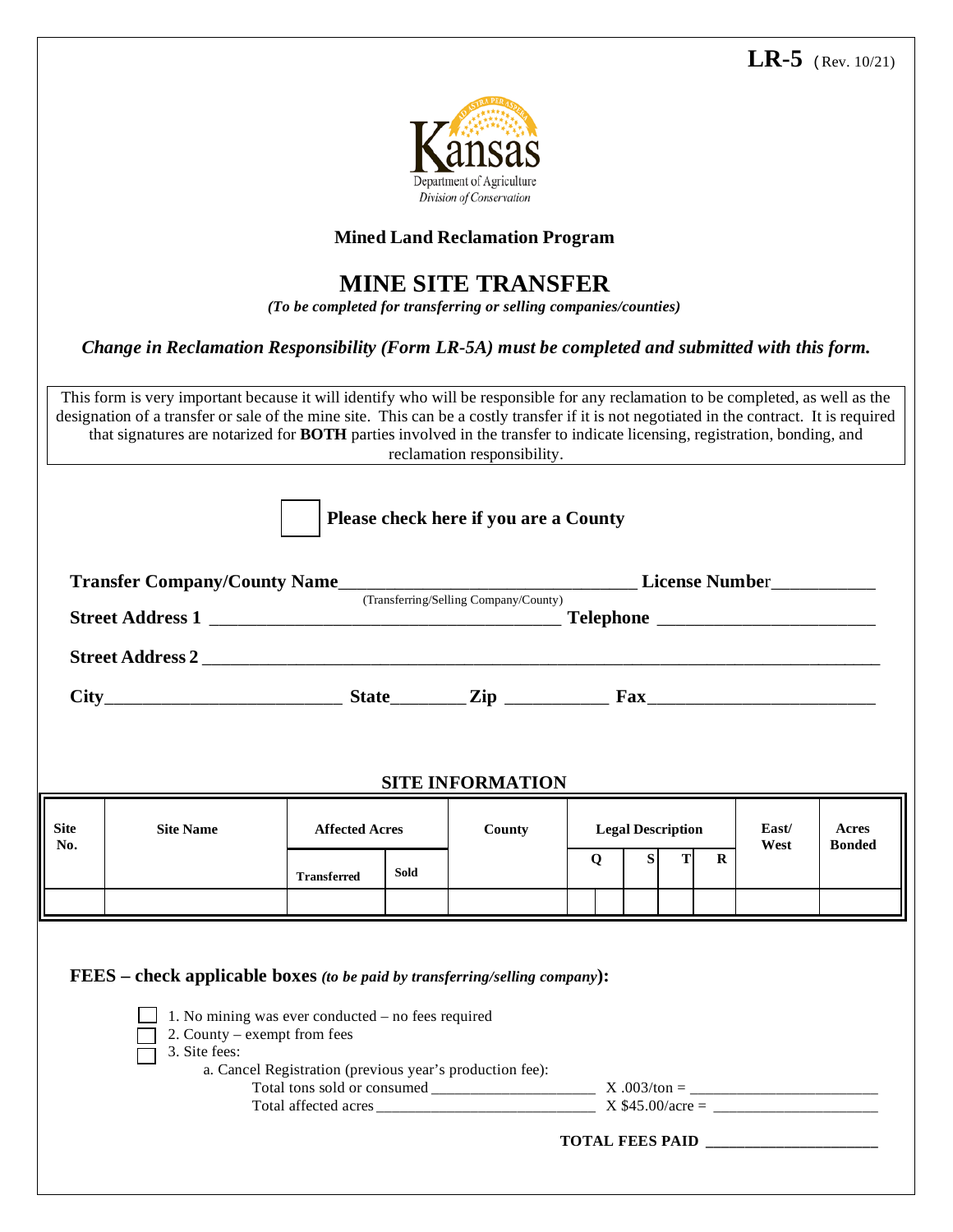| $\mathbf{I},$<br>certify that the information on page one is correct to the best of my knowledge, that the above-mentioned transferring/selling<br>company/county has the authority to transfer or sell a mine on the site listed above, and that the above-mentioned<br>transferring/selling company/county has complied with all local, state and federal requirements pursuant to K.S.A. 49-607-7.                                                                         |      |                                                                                                                                                                                                                                |  |
|-------------------------------------------------------------------------------------------------------------------------------------------------------------------------------------------------------------------------------------------------------------------------------------------------------------------------------------------------------------------------------------------------------------------------------------------------------------------------------|------|--------------------------------------------------------------------------------------------------------------------------------------------------------------------------------------------------------------------------------|--|
| Change in responsibility is as follows (check applicable boxes):<br>$\Box$ Sale of Mine Site<br>Transfer of Mine Site<br>T Change in Reclamation Responsibility                                                                                                                                                                                                                                                                                                               |      |                                                                                                                                                                                                                                |  |
|                                                                                                                                                                                                                                                                                                                                                                                                                                                                               |      |                                                                                                                                                                                                                                |  |
|                                                                                                                                                                                                                                                                                                                                                                                                                                                                               |      |                                                                                                                                                                                                                                |  |
|                                                                                                                                                                                                                                                                                                                                                                                                                                                                               |      |                                                                                                                                                                                                                                |  |
|                                                                                                                                                                                                                                                                                                                                                                                                                                                                               |      |                                                                                                                                                                                                                                |  |
|                                                                                                                                                                                                                                                                                                                                                                                                                                                                               |      |                                                                                                                                                                                                                                |  |
|                                                                                                                                                                                                                                                                                                                                                                                                                                                                               |      |                                                                                                                                                                                                                                |  |
| Seal & Appointment Expiration:                                                                                                                                                                                                                                                                                                                                                                                                                                                |      |                                                                                                                                                                                                                                |  |
| ACCEPTANCE by receiving company/county of Mine Site Transfer. I accept the responsibility of this mine site from<br>this date forward. I also will assume the responsibility of registering this site, submitting a new Reclamation Plan, as well as<br>assuring that the mine site will be property bonded.<br>Change in responsibility is as follows (check applicable boxes):<br>Sale of Mine Site<br>Transfer of Mine Site<br>$\Box$ Change in Reclamation Responsibility |      | Date and the second state of the second state and state and state and state and state and state and state and state and state and state and state and state and state and state and state and state and state and state and st |  |
| First                                                                                                                                                                                                                                                                                                                                                                                                                                                                         | Last | _______ Title ___________                                                                                                                                                                                                      |  |
|                                                                                                                                                                                                                                                                                                                                                                                                                                                                               |      |                                                                                                                                                                                                                                |  |
|                                                                                                                                                                                                                                                                                                                                                                                                                                                                               |      |                                                                                                                                                                                                                                |  |
|                                                                                                                                                                                                                                                                                                                                                                                                                                                                               |      |                                                                                                                                                                                                                                |  |
|                                                                                                                                                                                                                                                                                                                                                                                                                                                                               |      |                                                                                                                                                                                                                                |  |
|                                                                                                                                                                                                                                                                                                                                                                                                                                                                               |      |                                                                                                                                                                                                                                |  |
|                                                                                                                                                                                                                                                                                                                                                                                                                                                                               |      |                                                                                                                                                                                                                                |  |
|                                                                                                                                                                                                                                                                                                                                                                                                                                                                               |      |                                                                                                                                                                                                                                |  |
| This instrument was acknowledged before me on __________________________________(date).                                                                                                                                                                                                                                                                                                                                                                                       |      |                                                                                                                                                                                                                                |  |
|                                                                                                                                                                                                                                                                                                                                                                                                                                                                               |      |                                                                                                                                                                                                                                |  |
|                                                                                                                                                                                                                                                                                                                                                                                                                                                                               |      |                                                                                                                                                                                                                                |  |